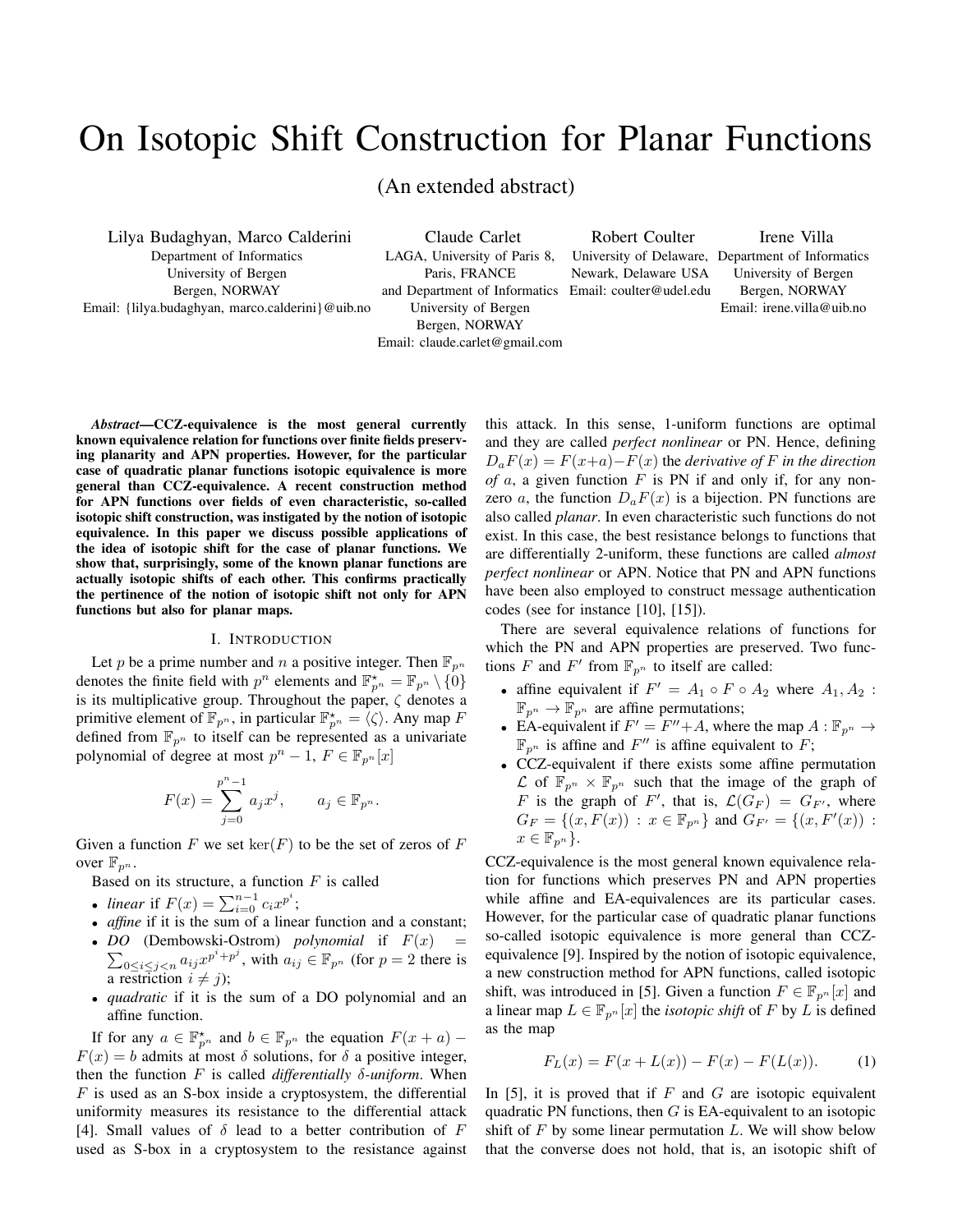a quadratic planar function by a linear permutation does not necessarily produce an isotopic equivalent function (and it is not always planar either).

As we have shown in [5], for the case  $p = 2$ , an isotopic shift of an APN function can lead to APN functions CCZinequivalent to the original function. In particular, all quadratic APN functions over  $\mathbb{F}_{2^6}$  can be obtained from  $x^3$  by isotopic shift, and a new family of quadratic APN functions is constructed over  $\mathbb{F}_{2^n}$  for *n* divisible by 3 by isotopic shift of Gold functions [5]. Some generalizations of the isotopic shift for the case of APN functions over a field of characteristic 2 are discussed in [6].

In this work we will extend the isotopic shift construction of APN functions given in [5] for the even charecteristics to the case of odd charecteristics for PN functions. For a Gold-like PN functions (i.e  $x^{p^i+1}$ ) we will also generalize the result obtained in [6], that is we study the PN property for some particular functions of the type

$$
F(x) = L_1(x)^{p^i} x + L_2(x) x^{p^i},
$$

with  $L_1$  and  $L_2$  linearized polynomials. From the latter construction we obtain some results on PN functions of the type  $xL(x)$  with L linear. Some PN functions of this type are also studied in [19], [20] . In the last part we report some computational results and conclusions.

## II. ON THE LINEAR SHIFTS IN FIELDS OF ODD CHARACTERISTIC

As shown in [5], with the isotopic shift of an APN function it is possible to obtain a CCZ-inequivalent APN function. This is also true for the case of PN function. For example, consider the planar quadratic function  $F(x) = x^2$ , defined over any finite field of odd characteristic. Consider its isotopic shift by the linear permutation  $L(x) = x^{p^j}$ .

$$
F_L(x) = F(x + L(x)) - F(x) - F(L(x)) = 2x^{p^j + 1}.
$$

Now,  $F_L$  is PN over  $\mathbb{F}_{p^n}$  if and only if  $\frac{n}{\gcd(n,j)}$  is odd. Therefore we have an example of isotopic shift  $F_L$  that is not PN and also an example of isotopic shift that is PN and isotopic inequivalent to F.

**Proposition II.1.** *Given*  $F, L \in \mathbb{F}_{p^n}[x]$ *, where L is a linear function which is not a permutation, the map*  $F<sub>L</sub>$  *is not PN.* 

*Proof.* Without loss of generality assume  $F(0) = 0$ . Given  $F<sub>L</sub>(x)$  as in (1), the function is PN if and only if for any element  $e \neq 0$   $D_eF_L(x) = F_L(x+e) - F_L(x)$  is a permutation. Equivalently we can consider  $\Delta_e(x) = D_e F_L(x) - F_L(e)$  to be a permutation. Since  $L$  is not a permutation, there exists  $z \neq 0$  such that  $L(z) = 0$ . Then,  $\Delta_z(z) = F_L(2z) - 2F_L(z) =$  $0 = \Delta_z(0)$  since  $F_L(2z) = F_L(z) = 0$ .  $\Box$ 

Remark II.2. *If* F *is not PN, then it is still possible to construct a planar isotopic shift* FL*. Consider the finite field*  $\mathbb{F}_{3^4}$  and the non-PN function  $F(x) = x^{3+1} = x^4$ . With the *linear permutation*  $L(x) = x^{27} + \zeta^4 x^3$  we construct

$$
F_L(x) = x^3 L(x) + xL(x)^3 = x^{30} + \zeta^4 x^6 + x^2 + \zeta^{12} x^{10},
$$

*that is PN. This function is CCZ-equivalent to the Dickson function*  $L(t^2(x)) + \frac{1}{2}x^2$  *with*  $L(x) = \frac{1}{8}(x^3 - x)$  *and*  $t(x) =$  $x^{3^2} - x.$ 

Similarly to the case of finite fields with even characteristic we have the following proposition.

Proposition II.3. *For a monomial DO polynomial* F(x) *and a linear function*  $L(x) = \sum_{j=0}^{n-1} b_j x^{p^j}$ , the isotopic shift  $F_L(x)$ *is affine equivalent to the isotopic shift*  $F_M(x)$  *constructed with the linear function*

$$
M(x) = \sum_{j=0}^{n-1} (b_j \zeta^{k(p^j - 1)})^{p^t} x^{p^j},
$$

*where* k *and* t *can be any integers. Moreover, for any function* F, if L is a permutation, then  $F<sub>L</sub>(x)$  is affine equivalent to  $F_{L^{-1}}(x)$ .

*Proof.* Without loss of generality let  $F(x) = x^{p^i + 1}$ . Then, we have

$$
F_M(x) = \sum_{j=0}^{n-1} [(b_j \zeta^{k(p^j-1)})^{p^t} x^{p^i+p^j} + (b_j \zeta^{k(p^j-1)})^{p^{i+t}} x^{p^{j+i}+1}]
$$

and

$$
\begin{split}\n&\left(\zeta^{kp^t(1+p^i)}F_M(\zeta^{-kp^t}x^{p^t})\right)^{p^{-t}} = \\
&= &\zeta^{k(1+p^i)}[\zeta^{-kp^i}x^{p^i}M(\zeta^{-kp^t}x^{p^t}))^{p^{-t}} \\
&+ \zeta^{-k}xM(\zeta^{-kp^t}x^{p^t}))^{p^{i-t}}] \\
&= &\zeta^{k(1+p^i)}\sum [\zeta^{-kp^i}x^{p^i}b_j\zeta^{k(p^j-1)}\zeta^{-kp^j}x^{p^j} + \\
&+ \zeta^{-k}xb_j^{p^i}\zeta^{k(p^j-1)p^i}\zeta^{-kp^jp^i}x^{p^j p^i}] \\
&= &\zeta^{k(1+p^i)}\sum [\zeta^{-k(p^i+1)}b_jx^{p^j+p^i} + \zeta^{-k(p^i+1)}b_j^{p^i}x^{p^jp^i+1}] \\
&= &\sum [b_jx^{p^j+p^i} + b_j^{p^i}x^{p^{j+i}+1}] = F_L(x).\n\end{split}
$$

For the last part, it is easy to check that if  $L$  is a permutation, then  $F_L(L^{-1}(x)) = F_{L^{-1}}(x)$ . □

## *A. Comparison on linear shifts in odd and even characteristic*

Assume F is a quadratic polynomial satisfying  $F(0) = 0$ and L a linear function over  $\mathbb{F}_{p^n}$  where p is odd. Let  $\Delta(y, x)$ be the symmetric bilinear operator

$$
\Delta(y, x) = F(x + y) - F(x) - F(y).
$$

Then

$$
F_L(x) = F(x + L(x)) - F(x) - F(L(x)) = \Delta(L(x), x)
$$

is an isotopic shift of a quadratic polynomial and then is a DO polynomial itself, and its differential property is given by  $\Delta(c, L(x)) + \Delta(L(c), x)$  for  $c \neq 0$ . Indeed, since  $\Delta(y, x)$  is symmetric and bilinear we have

$$
F_L(x+c) - F_L(x) - F_L(c) =
$$
  
=\Delta(L(x+c), x + c) - \Delta(L(x), x) - \Delta(L(c), c)  
=\Delta(L(x), x) + \Delta(L(c), x) + \Delta(L(x), c)+  
\Delta(L(c), c) - \Delta(L(x), x) - \Delta(L(c), c)  
=\Delta(c, L(x)) + \Delta(L(c), x).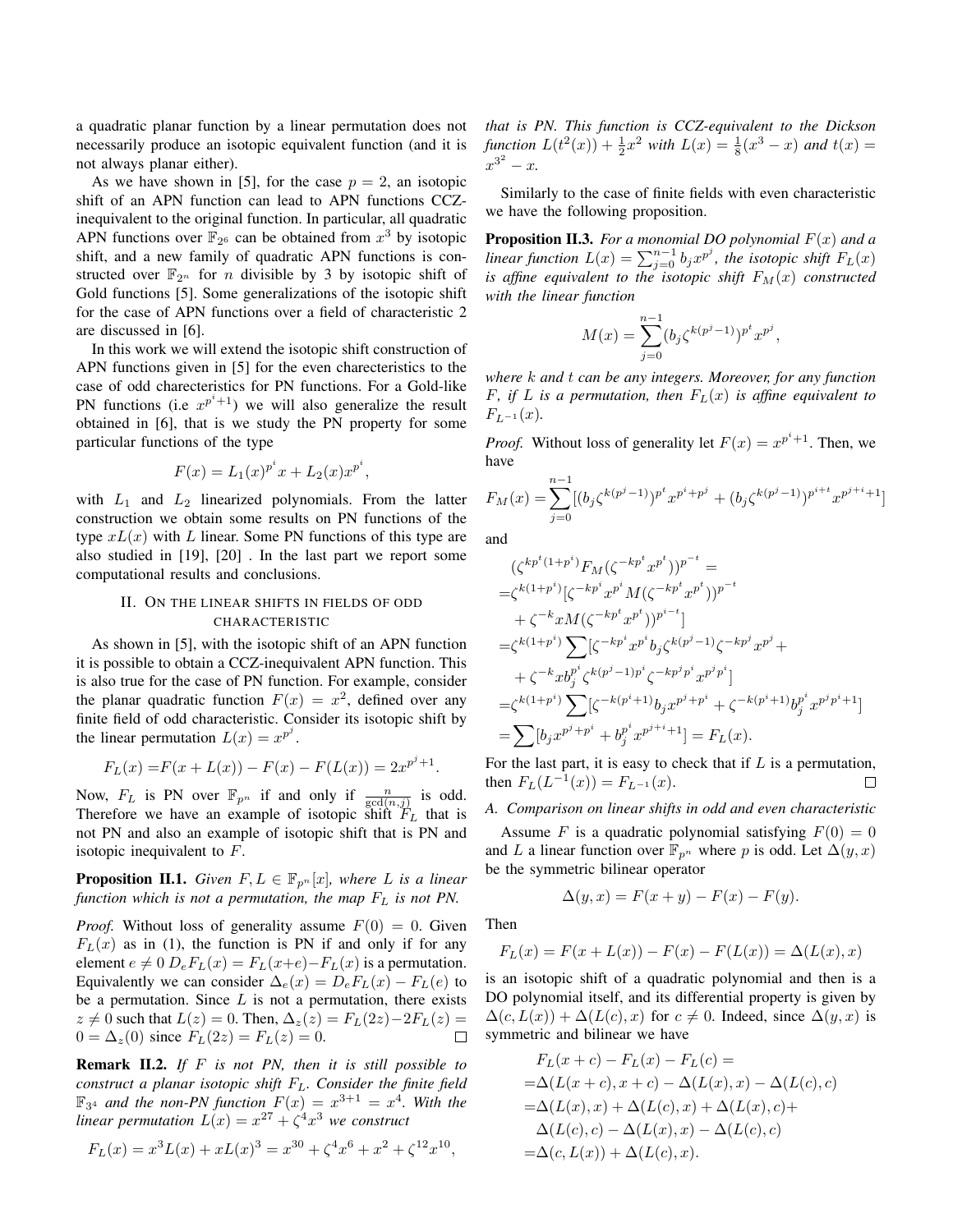In order  $F<sub>L</sub>$  to be PN we want that

for any 
$$
c \neq 0
$$
  $|\mathfrak{Im}(\Delta(c, L(x)) + \Delta(L(c), x))| = p^n$ ,

where  $\mathfrak{Im}(\cdot)$  is the image set. In particular we have the following.

**Proposition II.4.** *Given*  $F, L : \mathbb{F}_{p^n} \to \mathbb{F}_{p^n}$  *where F is a quadratic polynomial satisfying* F(0) = 0 *and* L *is a linear map, consider the isotopic shift of* F *by* L*,* F<sup>L</sup> *defined as in* (1). If the map  $F_L$  is PN then for any element  $c \neq 0$  we have

$$
ker(\Delta(c, L(x))) \cap ker(\Delta(L(c), x)) = \{0\}.
$$

*Moreover,* L *is a permutation.*

In the following table we compare the characteristics of the linear functions  $L$  for the case  $p$  even and  $p$  odd.

|                                          | even                                                                           |
|------------------------------------------|--------------------------------------------------------------------------------|
| if                                       | $F_L$ is APN                                                                   |
| then                                     |                                                                                |
| $\forall c \in \mathbb{F}_{p^n}^{\star}$ | $\Delta(c, L(x)) + \Delta(L(c), x)$ 2-to-1                                     |
|                                          | L 1-to-1 or 2-to-1                                                             |
|                                          | if $ker(L) = \{0, z\}$ then $\Delta(z, L(c)) \neq 0 \ \forall c \neq 0, z$     |
|                                          | $\ker(\Delta(c, L(x))) \cap \ker(\Delta(L(c), x)) = \{0, c\}$                  |
|                                          | $p$ odd                                                                        |
| if                                       | $F_L$ is PN                                                                    |
| then                                     |                                                                                |
| $\forall c \in \mathbb{F}_{p^n}^{\star}$ | $\Delta(c, L(x)) + \Delta(L(c), x)$ 1-to-1                                     |
|                                          | $L$ 1-to-1                                                                     |
|                                          | $\Delta(c, L(c)) \neq 0 \ (F_L(c) \neq 0)$                                     |
|                                          | $\overline{ker(\Delta(c, L(x))) \cap \overline{ker}(\Delta(L(c), x))} = \{0\}$ |

## III. GENERALIZED ISOTOPIC SHIFT FOR PN MAPS OVER FIELDS OF ODD CHARACTERISTIC

In this section we extend the result obtained in [6] to the case of PN functions. Let us consider two linear maps

$$
L_1(x) = \sum_{j=0}^{k-1} A_j x^{p^{jm}} \text{ and } L_2(x) = \sum_{j=0}^{k-1} B_j x^{p^{jm}}
$$

defined over the finite field  $\mathbb{F}_{p^{km}}$  and construct the function

$$
F(x) = L_1(x)^{p^i}x + L_2(x)x^{p^i}.
$$

A necessary condition for  $F'$  to be PN is the following.

**Proposition III.1.** Over  $\mathbb{F}_{p^{km}}$ , for two integer  $m, k$ , consider *the function*

$$
F(x) = L_1(x)^{p^i} x + L_2(x) x^{p^i},
$$

where  $L_1, L_2 \in \mathbb{F}_{p^{km}}[x]$  are  $p^m$ -linear polynomial. Then F *can be PN only if*  $\frac{m}{\gcd(i,m)}$  *is odd.* 

*Proof.* Since F is PN then for any  $e \in \mathbb{F}_{p^{km}}^{\star}$  the function  $\Delta_e(x) = F(x + e) - F(x) - F(e)$  is a permutation. In particular, for any  $e \in \mathbb{F}_{p^m}^{\star}$  we have

$$
\Delta_e(1) = (L_1(1)^{p^i} + L_2(1))(e^{p^i} + e).
$$

Since  $\Delta_e(0) = 0$ , in order to be PN  $\Delta_e(1)$  must be different from 0, implying that  $e^{p^i} \neq -e$ , for any  $e \in \mathbb{F}_{p^m}^{\star}$ . This implies that  $\frac{m}{\gcd(i,m)}$  is odd.  $\Box$  Remark III.2. *Note that for this construction, the necessary condition*  $\frac{m}{\gcd(i,m)}$  *odd implies that*  $x^{p^i+1}$  *is PN over the* subfield  $\mathbb{F}_{p^m}$ , but it could be not PN over  $\mathbb{F}_{p^{km}}$ .

As for the case of even characteristic, let  $W = \{y\zeta^j : y \in \mathbb{R}\}$  $U, 0 \le j \le d'-1$ , where  $U = \langle \zeta^{d'(p^m-1)} \rangle$ ,  $d = \gcd(p^m -1)$  $1, \frac{p^{km}-1}{p^m-1}$  and d' is an integer with the same prime factor as d, each being raised at the power as in  $\frac{p^{km}-1}{p^m-1}$  (hence such that  $gcd(p^m - 1, \frac{p^{km}-1}{d'(p^m-1)}) = 1$ ). We obtain the following result. (The proof use similar ideas as in [5]).

**Theorem III.3.** Over  $\mathbb{F}_{p^{km}}$ , where k and m are positive *integers, let*  $i$  *be a positive integer such that*  $\frac{m}{\gcd(m,i)}$  *is odd and consider two*  $p^m$ -linear polynomials  $L_1, L_2$ . Then the function  $F(x) = L_1(x)^{p^i} x + L_2(x) x^{p^i}$  is *PN* if and only if the following *conditions are satisfied:*

- (i) *for any*  $t \in W$   $F(t) \neq 0$ ;
- (ii) *for any*  $t, v \in W$  *if*  $L_1(t)^{p^i}v + L_2(v)t^{p^i} = 0$  then  $L_1(v)^{p^i}t + L_2(t)v^{p^i} \neq 0;$
- (iii) *for any*  $t, v \in W$  *and any*  $r \in \mathbb{F}_{p^m}^{\star}$  *if*  $L_1(t)^{p^i}v$  +  $L_2(v)t^{p^i} \neq 0$  then  $\frac{L_1(v)^{p^i}t + L_2(t)v^{p^i}}{L_1(t)v^{p^i}t + L_2(v)v^{p^i}}$  $\frac{L_1(v)^{p^i}t+L_2(t)v^{p^i}}{L_1(t)^{p^i}v+L_2(v)t^{p^i}} \neq (r)^{p^i-1}.$

*Sketch of proof.* To be PN, we need that for any  $e \in \mathbb{F}_{p^{km}}^{\star}$  the function  $\Delta_e(x) = F(x + e) - F(x) - F(e)$  is a permutation (or equivalently 0 is the only root of  $\Delta_e(x)$ ). Since  $\mathbb{F}_{p^{km}}^{\star}$  =  $W \times \mathbb{F}_{p^m}^*$  then we can rewrite  $e = st$  and  $x = uv$  with  $s, u \in \mathbb{F}_{p^m}^{\star}$  and  $t, v \in W$ . Hence,

$$
\Delta_e(x) = u s [s^{p^i - 1} (L_1(t)^{p^i} v + L_2(v) t^{p^i}) + u^{p^i - 1} (L_1(v)^{p^i} t + L_2(t) v^{p^i})].
$$

If  $v = t$ , then  $\Delta_e(x) \neq 0$  is equivalent to (i).

For the case  $v \neq t$ , when  $L_1(t)^{p^i}v + L_2(v)t^{p^i} = 0$ ,  $\Delta_e(x) \neq 0$ if and only if (ii) holds. While, if  $L_1(t)^{p^i}v + L_2(v)t^{p^i} \neq 0$ then Condition (iii) is equivalent to having  $\Delta_e(x) \neq 0$ .  $\Box$ 

A. The particular case of  $x^2$ 

If we consider the particular case of  $x^2$ , we will obtain the function

$$
F(x) = L_1(x)x + L_2(x)x = xL(x),
$$

where  $L(x) = L_1(x) + L_2(x)$ .

Some existence results on PN functions of type  $xL(x)$  are discussed in [19], [20]. In particular, we have that

**Proposition III.4** ( [19]). Let  $L_1, L_2 : \mathbb{F}_{q^n} \to \mathbb{F}_{q^n}$  be  $\mathbb{F}_{q^-}$ *linear mappings. If the mapping*  $L_1(x) \cdot L_2(x)$  *is PN, then the maps*  $L_1$  *and*  $L_2$  *are bijective.* 

This proposition implies that it is sufficient to study PN function of type  $xL(x)$  where L is a bijection.

Remark III.5. *The fact that* L *is bijective can be obtained also from the previous section. Indeed, we can consider the isotopic shift of* x <sup>2</sup> *with a linear function* L*, obtaining the function*  $F(x) = 2xL(x)$ *. If* F *is PN* then the function L *needs to be a permutation.*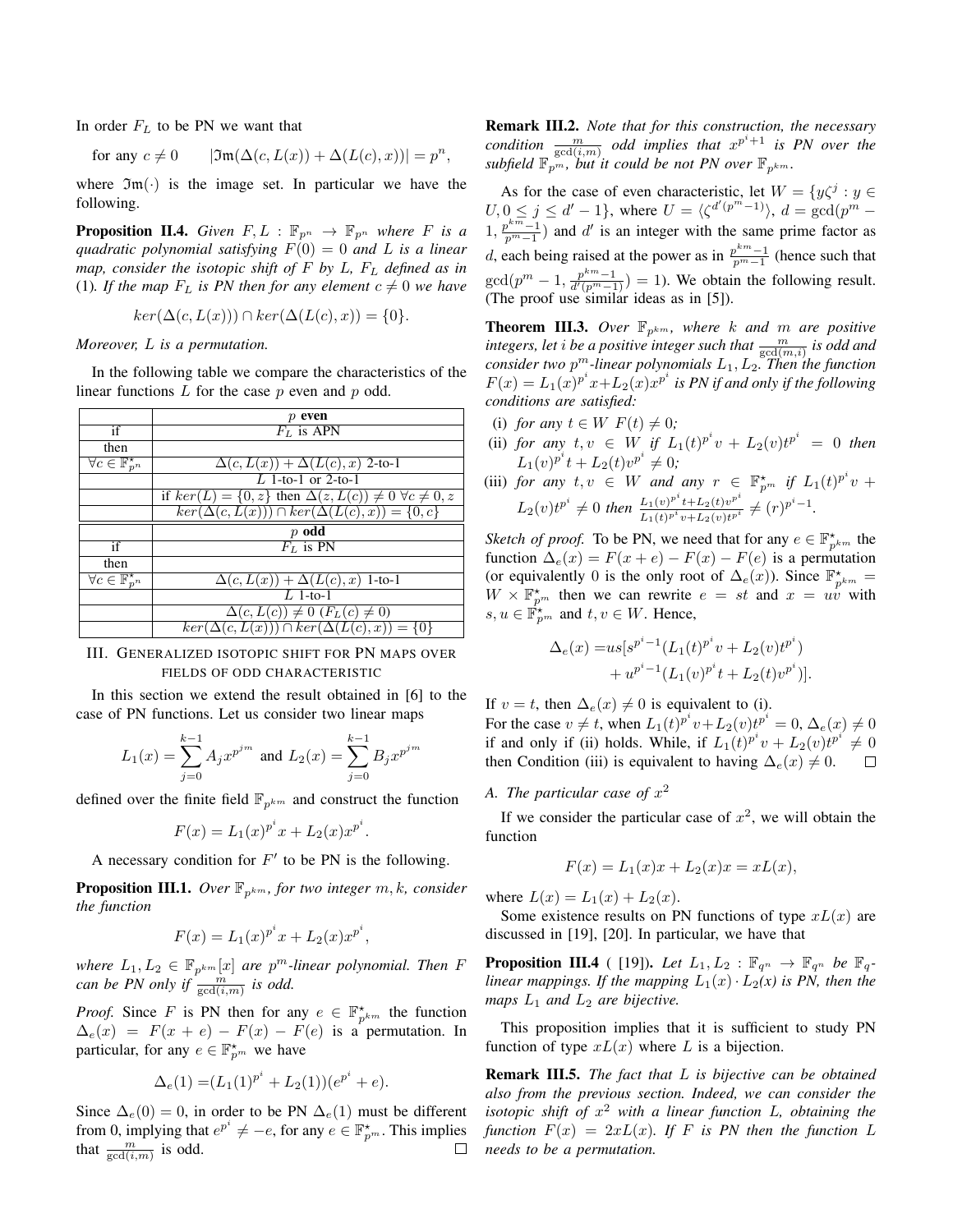The PN property of functions of type  $x(x^q + ux)$  over  $\mathbb{F}_{q^2}$ and  $x(tr_n(x) + ax)$  over  $\mathbb{F}_{q^n}$  is studied in [19], [20] (where  $tr_n$  denotes the trace function from  $\mathbb{F}_{q^n}$  to  $\mathbb{F}_q$ ).

We can restate Theorem III.3 for the case of  $x^2$  as follows.

Theorem III.6. *Let* k *and* m *be positive integers. Consider a*  $p^m$ -linear polynomial L over  $\mathbb{F}_{p^{km}}$ . Then the function  $F(x) = xL(x)$  *is PN if and only if the following conditions are satisfied:*

- *for any*  $t \in W$   $F(t) \neq 0$ ;
- *for any*  $t, v \in W$ ,  $\frac{L(v)}{v}$  $\frac{(v)}{v} \neq -\frac{L(t)}{t}$  $\frac{(t)}{t}$ .

For the case  $k = 3$  it is possible to obtain the following results on polynomials of the type  $xL(x)$  with L a  $p^m$ -linear polynomial.

**Proposition III.7.** Over  $\mathbb{F}_{p^{3m}}$ , consider the isotopic shift of  $x^2$ by the linear permutation  $L(x) = ax^{p^{2m}} + bx^{p^m} + x$ ,  $F_L(x) =$  $2(ax^{p^{2m}+1}+bx^{p^m+1}+x)$ . Denoting by N the norm function *from*  $\mathbb{F}_{p^{3m}}$  *to*  $\mathbb{F}_{p^m}$ *, assume that*  $a = \frac{2e^{p^{2m}+1}}{N(e)+1}$  *and*  $b = \frac{2e^{p^{2m}}}{N(e)+1}$ *,* where *e* is such that  $N(e) \neq \pm 1$  and  $e^{x^{p^{2m}}} + x^{p^m} + e^{p^{m}+1}x$ *is a permutation. Then*  $F_L(x)$  *is PN and affine equivalent to* x 2 *.*

*Proof.* Let  $A_1(x) = \frac{e^{2p^2 m}}{1 - N(e)}$  $\frac{e^{2p^{2m}}}{1-N(e)^2}(x^{p^{2m}}-e^2x)$  and  $A_2(x)$  =  $\frac{1}{e}$  $\left(\frac{e x^{p^2 m} + x^{p^m} + e^{p^m+1} x}{e}\right)$ . The map  $A_1$  is a permutation since  $x^{p^{2m}-1} = e^2$  would imply  $1 = N(x)^{(p^m+1)(p^m-1)} = N(e)^2$ , and  $A_2(x)$  is a permutation by hypothesis. Now, it is easy to verify that  $A_1 \circ x^2 \circ A_2 = F_L(x)/2$ .  $\Box$ 

**Proposition III.8.** Over  $\mathbb{F}_{p^{3m}}$  consider the isotopic shift of  $x^2$  by the linear permutation  $L(x) = ax^{p^{2m}} + bx^{p^m} + x$ ,  $F_L(x) = 2(ax^{p^{2m}+1} + bx^{p^m+1} + x^2)$ . Denoting by N the *norm function from*  $\mathbb{F}_{p^{3m}}$  to  $\mathbb{F}_{p^m}$ , assume that  $a = 1/b^{p^{2m}}$ ,  $N(b) \neq 1$ , and  $x^{p^{2m}} + b^{p^{2m}+1}x^{p^m} + b^{p^{2m}}x$  is a permutation. *Then*  $F_L(x)$  *is PN and affine equivalent to*  $x^{p^m+1}$ *.* 

*Proof.* Let  $A_1(x) = \frac{b^{p^m+1}}{N(b)-1}$  $\frac{b^{p^m+1}}{N(b)-1}(x^{p^{2m}} - \frac{1}{b^{p^m}}x)$  and  $A_2(x)$  = 1  $\frac{1}{b^{p^2m}}(x^{p^{2m}}+b^{p^{2m}+1}x^{p^m}+b^{p^{2m}}x)$ .  $A_1(x)$  is a permutation since  $x^{p^{2m}-1} = \frac{1}{b^{p^m}}$  would imply  $1 = N(x)^{(p^m+1)(p^m-1)} =$  $1/N(b)^{p^m} = 1/N(b)$  and  $A_2(x)$  is a permutation by hypothesis. Then,  $A_1 \circ x^{p^m+1} \circ A_2 = F_L(x)/2$ .

# IV. COMPUTATIONAL RESULTS OVER  $\mathbb{F}_{p^n}$

In this section we report some computational results obtained on the linear shift for odd characteristics in small dimensions.

As seen before, from the linear shift of  $x^2$  by a linear monomial we can obtain the Albert functions  $x^{p^t+1}$  [2] (for any  $t \ge 1$ ). For any p odd, over  $\mathbb{F}_{p^n}$  with  $n \le 3$ , these are the only PN functions possible.

## *A. The case*  $p = 3$

We consider the isotopic shift of  $x^2$  by a linear function  $L$ , that is the function  $2xL(x)$  with L a linear permutation.

Over  $\mathbb{F}_{3^4}$  from the shift of  $x^2$  we can obtain with  $L(x) =$  $ax^{27} + bx^9 + cx^3 + dx$  (for some a, b, c, d) PN maps CCZequivalent to  $x^{28} + x^{10} + \zeta^{20}x^4 + \zeta^{5}x^2$ , which is equivalent to the Dickson function [14]  $L(t^2(x)) + \frac{1}{2}x^2$  with  $L(x) =$  $\frac{1}{8}(x^p - x)$  and  $t(x) = x^{p^2} - x$ .

Over  $\mathbb{F}_{3^5}$ , from the shift of  $x^2$  we can obtain the PN functions  $x^4$ , and  $x^{10}$  (Albert case).

From the shift of  $F(x) = x^{90} + x^2$  (PN function [3]), for  $L(x) = x^{81} + x^9 + 2x^3 + x$  we obtain that  $F_L$  is equivalent to  $x^{10} - x^6 - x^2$  [16].

Over  $\mathbb{F}_{3^6}$  from the shift of  $x^2$  we can obtain the PN function  $x^{10}$  (Albert case). Due to the number of linear permutations over  $\mathbb{F}_{3^6}$ , our program was still running at the time of writing.

## *B.* The case  $p = 5$

Over  $\mathbb{F}_{5^4}$ , from the shift of  $x^2$  with  $L = ax^{125} + bx^5 + cx$ and  $L = ax^{125} + bx^{25} + cx^5 + dx$  (for some a, b, c, d) we can obtain PN maps equivalent to  $x^{126} + \zeta^{12}x^6 + \zeta^{2}x^2$ , which is CCZ-equivalent to the Dickson function  $L(t^2(x)) + \frac{1}{2}x^2$  with  $L(x) = \frac{1}{8}(x^p - x)$  and  $t(x) = x^{p^2} - x$ . As for the case  $\mathbb{F}_{3^6}$ , our program was still running at the time of writing.

## *C. Isotopic shifts by a linear monomial*

Starting from an Albert like function  $x^{p^t+1}$  over  $\mathbb{F}_{p^n}$  by a linear monomial  $L(x) = ax^{p^{i}}$  we obtain the map

$$
F_L(x) = a^{p^t} x^{p^{t+i}+1} + a x^{p^t + p^i}.
$$

When  $t = 0$  we get that  $F_L(x) = 2ax^{p^i+1}$  is PN if and only if  $n/gcd(n, i)$  is odd. For  $t \neq 0$  we performed some computations over small dimension.

- For  $p = 3$  and  $3 \le n \le 9$  no PN maps were constructed.
- Over  $\mathbb{F}_{3^6}$  the only maps constructed were for  $t = 1$  and  $i = 3$  (the maps found are affine equivalent to  $x^{p^2+1}$ ).
- Over  $\mathbb{F}_{5^3}$ ,  $\mathbb{F}_{5^5}$ ,  $\mathbb{F}_{5^7}$  no PN maps were constructed.
- Over  $\mathbb{F}_{5^4}$  the only maps constructed were for  $t = 1$ ,  $i = 1$ and  $i = 3$  (the maps found for  $L(x) = \zeta x^5$  and  $L = \zeta x^5$ are affine equivalent to Dickson's map).
- Over  $\mathbb{F}_{5^6}$  the only maps constructed were for  $t = 1$  and  $i = 3$  (the found PN maps are affine equivalent to  $x^{p^2+1}$ ).
- Over  $\mathbb{F}_{7^3}$  with  $t = 1$ ,  $i = 1$  and  $i = 2$  the map is affine equivalent to  $x^{p^2+1}$  ( $L = \zeta^j x^7$  for  $(j-1)$  not multiple of 3 and  $L = \zeta^{j} x^{7^2}$  for  $(j-2)$  not multiple of 3).
- Over  $\mathbb{F}_{7^4}$ ,  $\mathbb{F}_{7^5}$  no PN maps were constructed.

#### *D. Isotopic shift with* q*-polynomials*

We report some computational results, done in characteristic 3, for the (generalized) isotopic shift constructed in Section III.

Consider the field  $\mathbb{F}_{3^6}$ , in Table I we list all known isotopic inequivalent planar functions,

Considering  $k = 2$  and  $m = 3$ , a  $p<sup>m</sup>$ -polynomial is of the form  $L(x) = ax^{3^3} + bx$ . With  $F(x) = x^{p+1}$  (it is not PN over  $\mathbb{F}_{3^6}$ ) the isotopic shift with  $L(x) = \zeta^2 x^{3^3} + x$  (i.e. the case  $L_1(x) = L_2(x)$ ,

$$
F_L(x) = \zeta^6 x^{82} + \zeta^2 x^{30} + 2x^4
$$

is PN and affine equivalent to the ZP function.